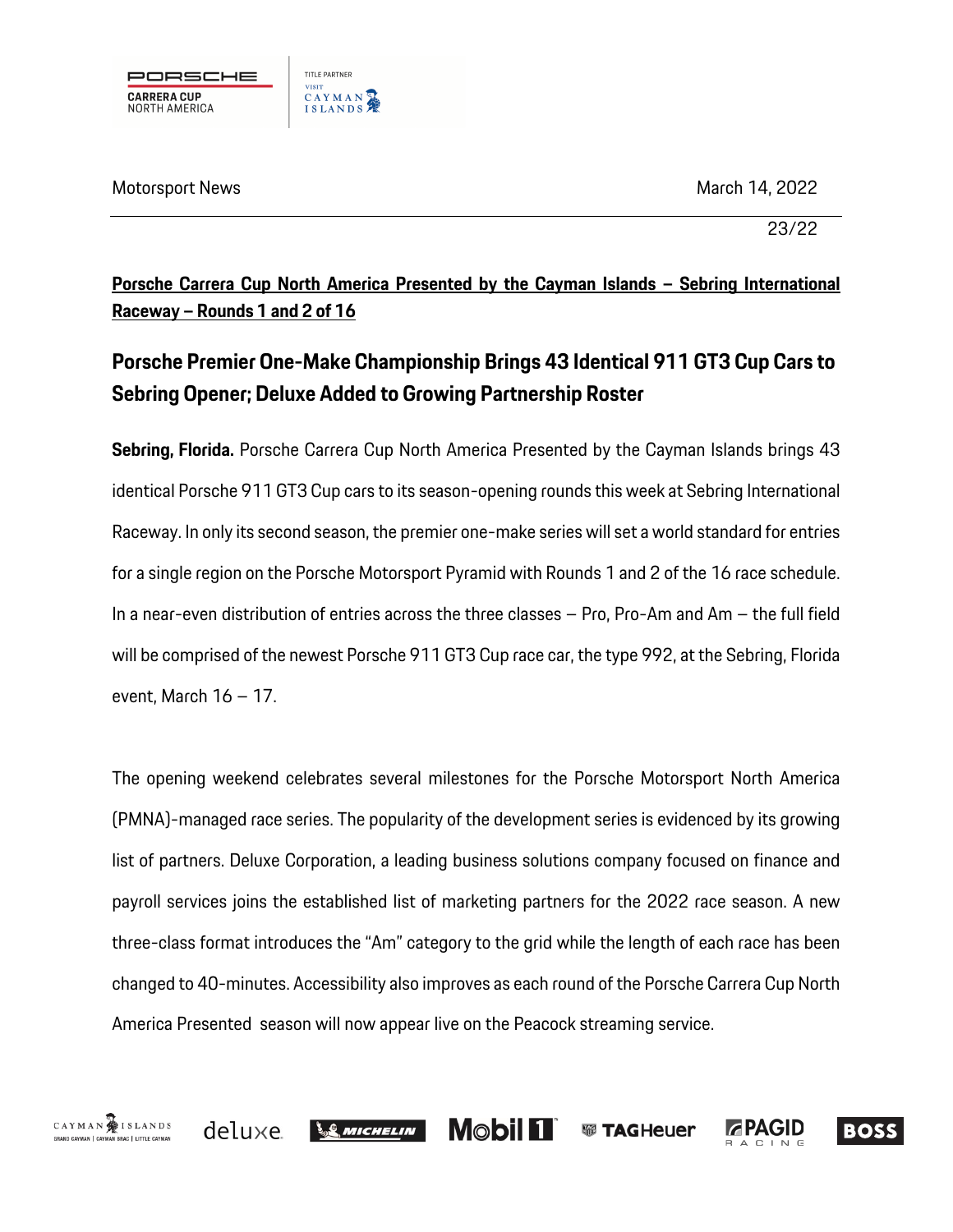

#### **Deluxe Partnership Reaches Across Porsche Brands.**

Deluxe Corporation and Porsche Motorsport North America (PMNA) have established a long-term, multi-faceted partnership that will positively impact not only the Porsche Carrera Cup North America, but Porsche auto racing efforts on the continent as a whole. The relationship extends to the presenting rights of Porsche Motorsport North America TV, the dedicated PMNA YouTube Channel providing the latest Porsche content from across the region

**(**https://www.youtube.com/c/PorscheMotorsportNorthAmerica**).** The agreement brings not only branding and activation initiatives but a direct working agreement as Official Partner and Official Supplier across the PMNA program.

In addition, Deluxe has taken a key marketing partnership role with 311RS Motorsport and the No. 11 Porsche 911 GT3 Cup car driven by Dimitri Dimakos (Chicago, Illinois). The young phenom, who turned heads in his only appearance at the 2021 season finale, is considered a top contender for the *Al Holbert Cup*, a special season-end recognition of the overall series champion. 311RS Motorsport debuted a stunning brand new Porsche 911 GT3 Cup car with major branding from Deluxe at the recent official test day at Sebring.

The Minneapolis, Minnesota-based company oversees one of the largest payment and business technology companies in the world. Founded in 1914, Deluxe has been an innovator creating the first checkbook as we recognize it today in addition to multiple toolswhich rapidly advanced printing. Today, the publicly traded Deluxe Corporation offers business products and services ranging from web marketing to payroll services, logo design to remote deposit capture, integrated receivables to











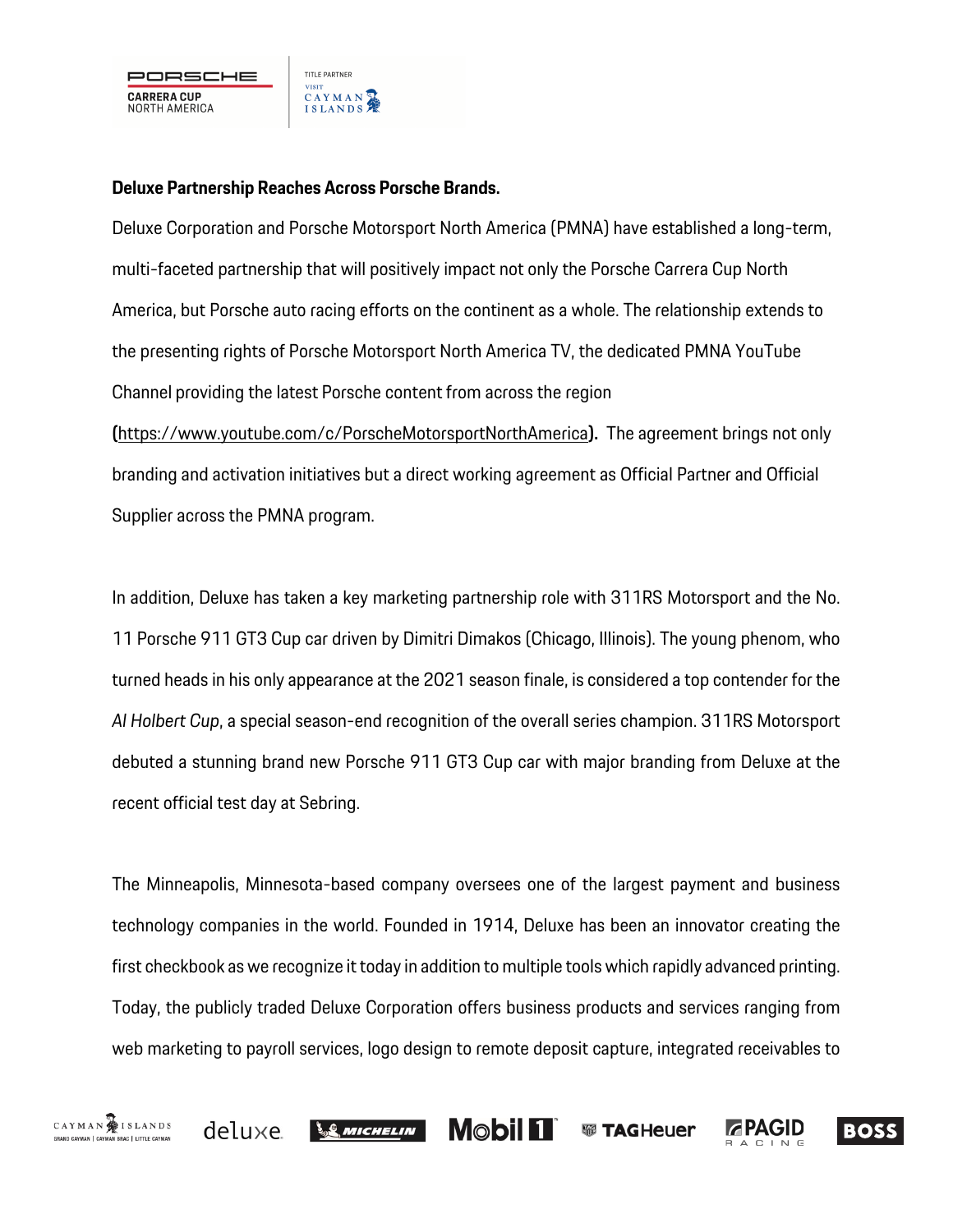

proprietary marketing programs for banks. Deluxe has operations in the United States, Canada, Australia and Europe.

### **Daniel Niccum, Vice President, Enterprise Programs, Deluxe.**

"Deluxe is thrilled to be partnering with a brand like Porsche. Both of our companies have a long history of innovation and performance. At Deluxe, we see a customer need and we work to find the perfect solution. Porsche has the same approach on the race track and on the street. The results speak for themselves. Whether it is Porsche providing high performance race cars or Deluxe acting as your source for trusted business technology and payments, in both cases, our customers come out the winner."

### **Volker Holzmeyer, President and CEO, Porsche Motorsport North America.**

"Today, we are proud to announce Deluxe as a major partner to the Porsche Carrera Cup North America. The culture of innovative problem solving shared by Deluxe and Porsche is inspiring. It is a perfect fit from the start and we believe time will provide additional symmetries between our two companies. The Porsche Motorsport program in North America has seen tremendous growth over the past couple of year and we look forward to growing our relationship with Deluxe and proving a valuable partner to their brand as well. This growth makes it even more important to ensure that we have the right partners supporting not only our business, but our teams and competitors as well. We believe that working together this relationship will share great success in the future both on and off the track."

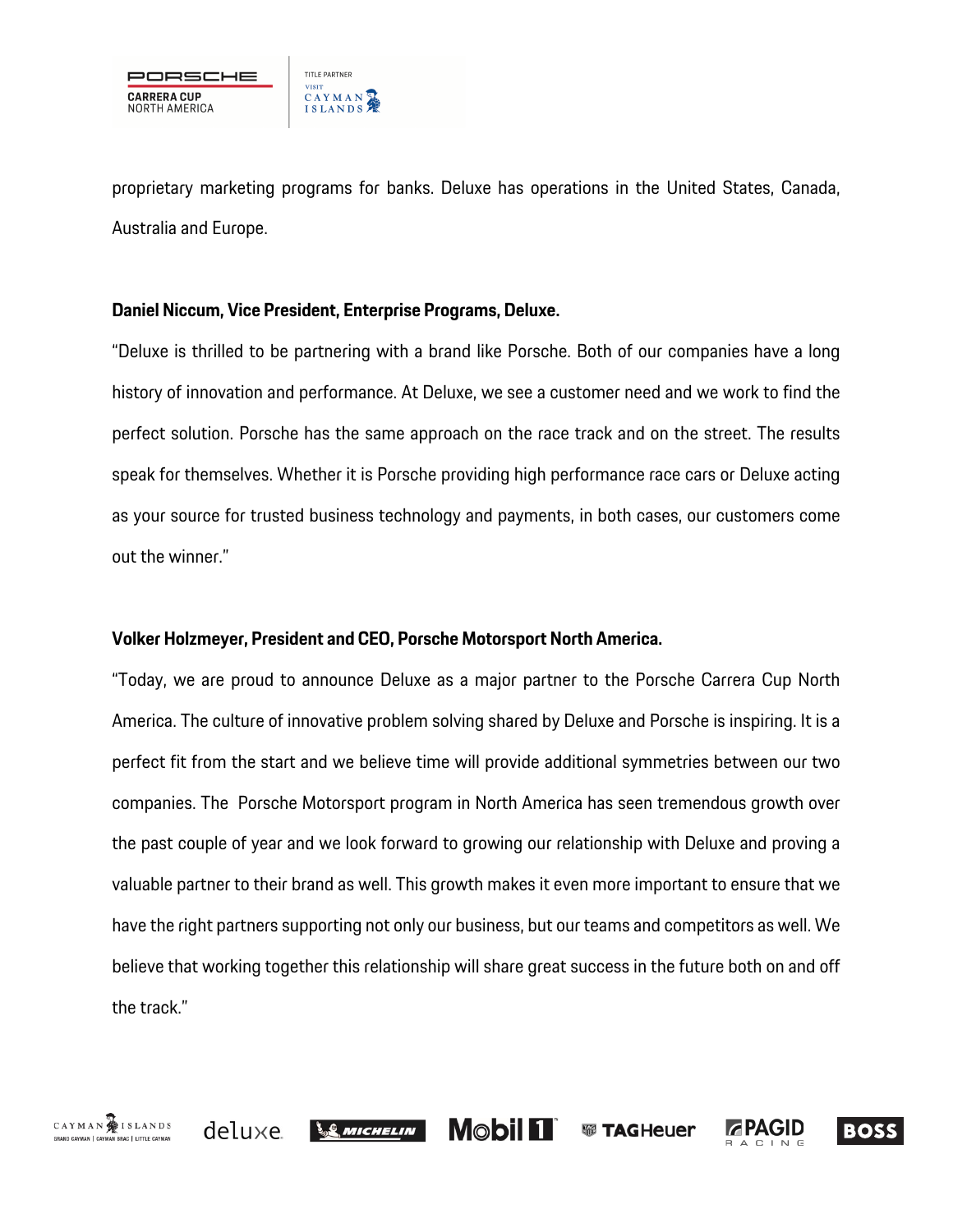

## **What's New.**

**40-Minute Races.** In 2022, all Porsche Carrera Cup North America rounds will be 40-minutes in length. This is a decrease of five-minutes from the inaugural season. The shortening of the races allows ten additional minutes to be added to other sessions each weekend, maximizes tire performance and more closely aligns the series with other one-makes around the globe – most of which run 30-minute rounds.

**Am Class.** Beginning with Round 1 at Sebring, the third class for the Porsche Carrera Cup North America will be known as "Am". The category will be restricted to drivers 56-years-old and older. The class, which uses the type 992 Porsche 911 GT3 Cup race car as do all classes in the championship, provides drivers with more life experience the opportunity to contend against equally experienced drivers for race wins, podiums and the class championship.

**Peacock Streaming.** For the first time, the Porsche Carrera Cup North America will enjoy live race coverage on a premium streaming app: Peacock. While each session will continue to have live audio as well as timing and scoring available through the www.porschecarreracup.us in addition to live video coverage for races, the Peacock app places the one-make championship on the same platform as the IMSA WeatherTech SportsCar Championship, IMSA Michelin Pilot Challenge, NASCAR Cup Series and IndyCar Series further extending its race broadcast reach.

**The Entry.**

**43 Entries. Pro.** 17, **Pro-Am.** 16, **Am.** 10









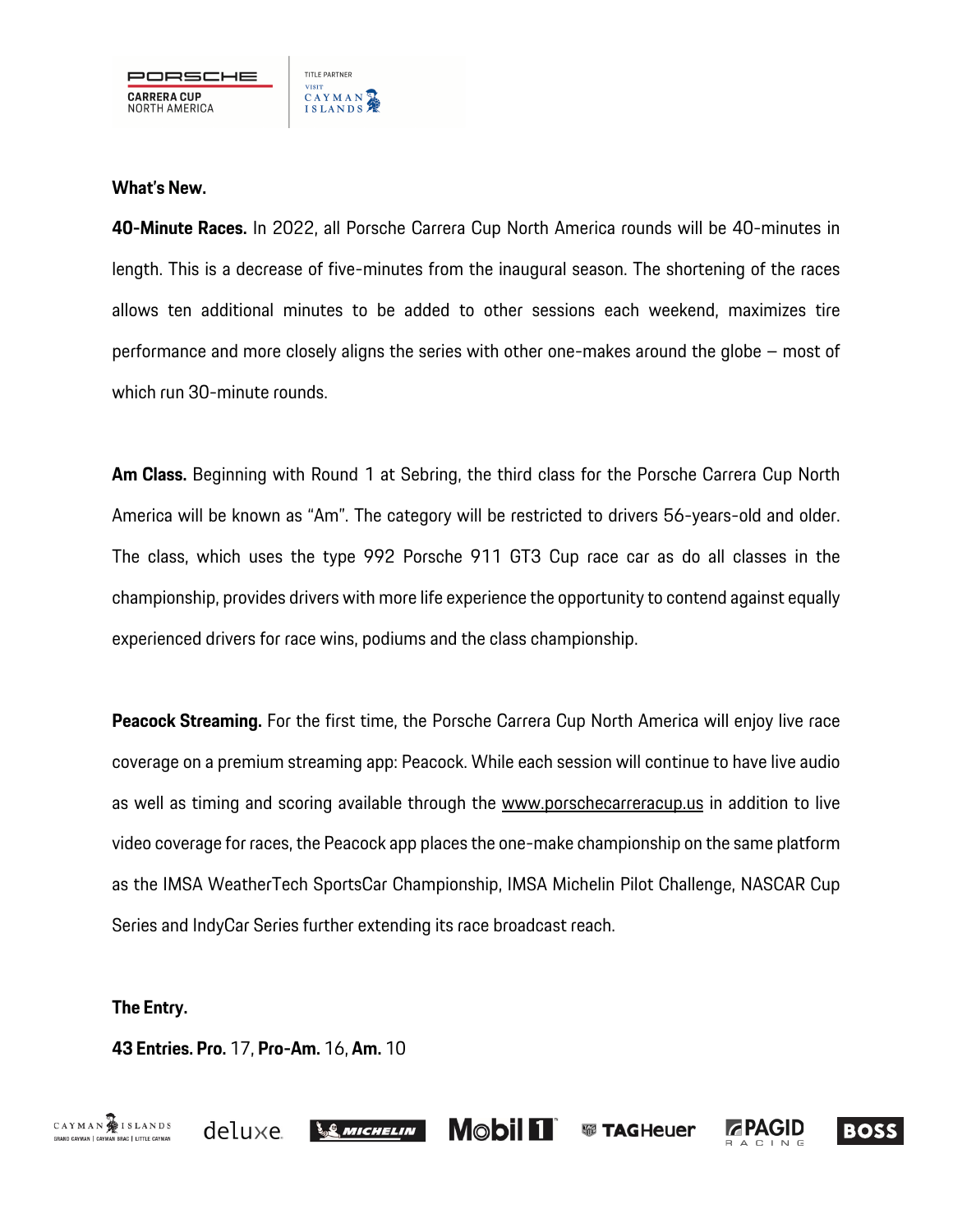

With 43 cars, the 2022 entry list for Sebring is the largest single-region, one-make series Porsche has ever assembled globally. It marks an increase of eight cars over the inaugural race weekend here last March. Unlike the debut in 2021, all Porsche 911 GT3 Cup race cars on the grid are type 992 making the "Super Sebring" weekend the largest gathering of the newest generation of the rearmounted, normally aspirated 4.0-liter "Cup" car.

In pre-season testing, held March 7 – 8 at the 3.74-mile, 17-turn road course, Riley Dickinson (New Braunfels, Texas) led the timesheets with a lap of two-minutes, 2.254-seconds in the No. 53 Porsche 911 GT3 Cup car. Dickinson moves to the 2021 Championship-winning entrant, Kelly-Moss Road and Race, this year. 2021 Pro-Am class Champion Efrin Castro (Dominican Republic) also joins Dickinson at the Wisconsin-based race team to defend his crown in the No. 65. The pairing shares the team with 2021 Pro class runner-up Kay van Berlo (Netherlands) in the No. 3 Kelly-Mossprepared entry. In total, nine Porsche 911 GT3 Cup cars will be made race-ready under the banner of the team owned by husband-wife principals Andy Kilcoyne and Victoria Thomas.

In all, 18 race teams have Porsche race cars entered across the three classes – two more than at the test session a week ago. Goldcrest Motorsports has five cars entered between the Pro-Am and Am classes including 2021 Pro-Am 991 class Champion Matt Halcome (Dallas, Georgia). ACI Motorsports (four), Topp Racing (four), JDX Racing (three), Wright Motorsports (three), 311RS Motorsports (two), Irish Mike Racing (two) and MDK Motorsports (two) each return to seek a title in 2022. BGB Motorsports is back with a one-car team. Debuting a single car each will be: Accelerating

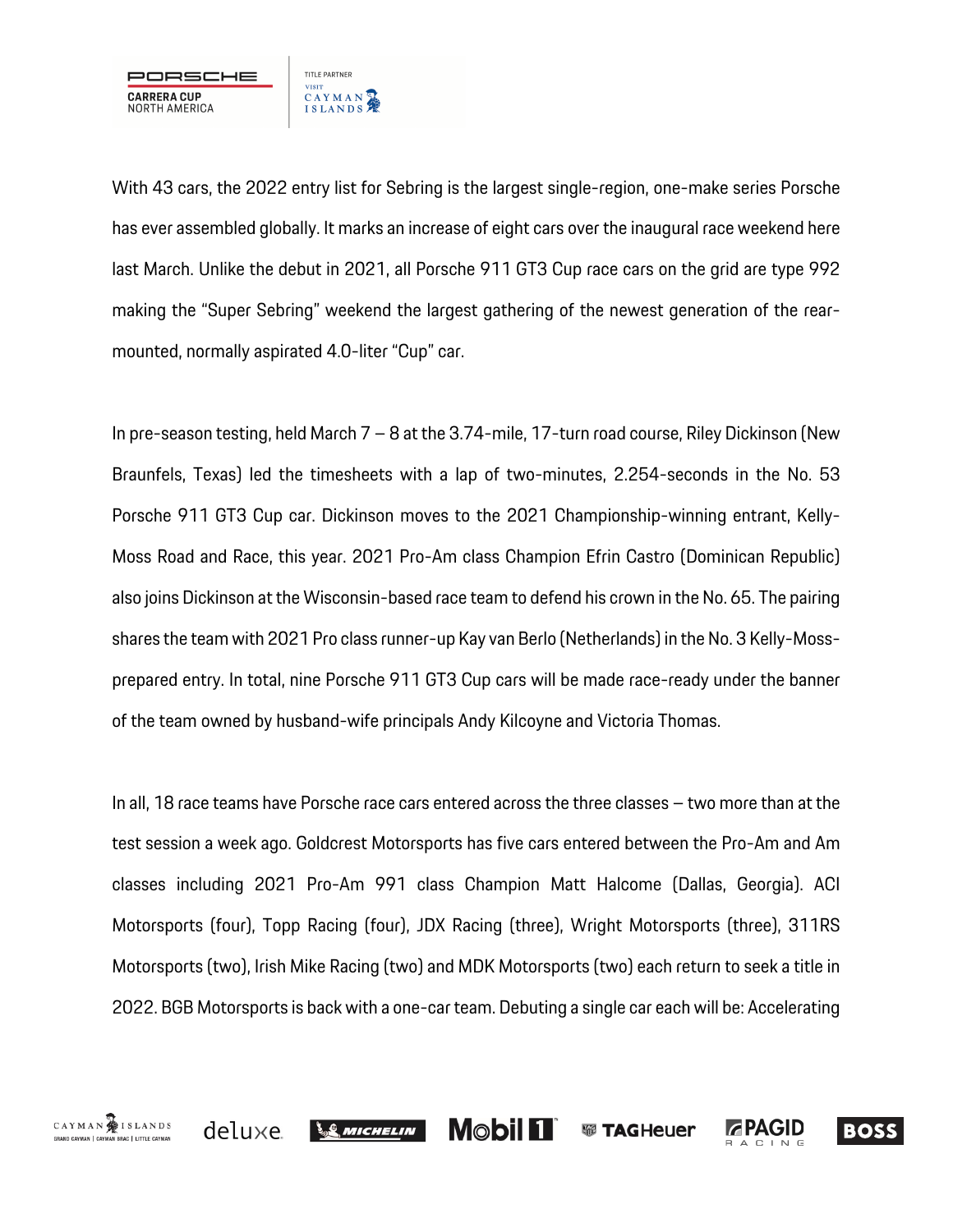

Performance, Alegra Motorsports, Mark Motors Racing, McCann Racing, Nolasport, Octavio and Premier Racing.

### **On Track.**

The high visibility Mobil 1 Twelve Hours of Sebring for the IMSA WeatherTech SportsCar Championship, Michelin Pilot Challenge and FIA World Endurance Championship (WEC) will condense the Porsche Carrera Cup North America into a two-day event. Practice and Qualifying sessions will be held on Wednesday, March 16. The two, 40-minute races will be run on Thursday, March 17. Round One will take the green flag at 9:15 a.m. ET/6:15 a.m. PT while Round Two will start at 1:25 p.m. ET/10:25 a.m. PT leaving very little time for repairs or corrections if something goes wrong in the first race.

### **Where to Watch.**

Live timing and scoring of each Porsche Carrera Cup North America Presented by the Cayman Islands session can be found at www.PorscheCarreraCup.us. IMSA Radio will again provide play-byplay commentary for practice, qualifying and the two races. The races will be broadcast live on the official series web site – www.porschecarreracup.na – and on the Peacock Streaming App.

### **Troy Bundy, One-Make and GT Sport Manager, Porsche Motorsport North America.**

"The success of the Porsche Carrera Cup North America Presented by the Cayman Islands both on the track and off has been overwhelming. We have the largest field any Porsche one-make has had for a single region. We are growing our social platforms, increasing the amount and regularity of



deluxe

**WE MICHELIN Mobil 1 W** TAGHEUER



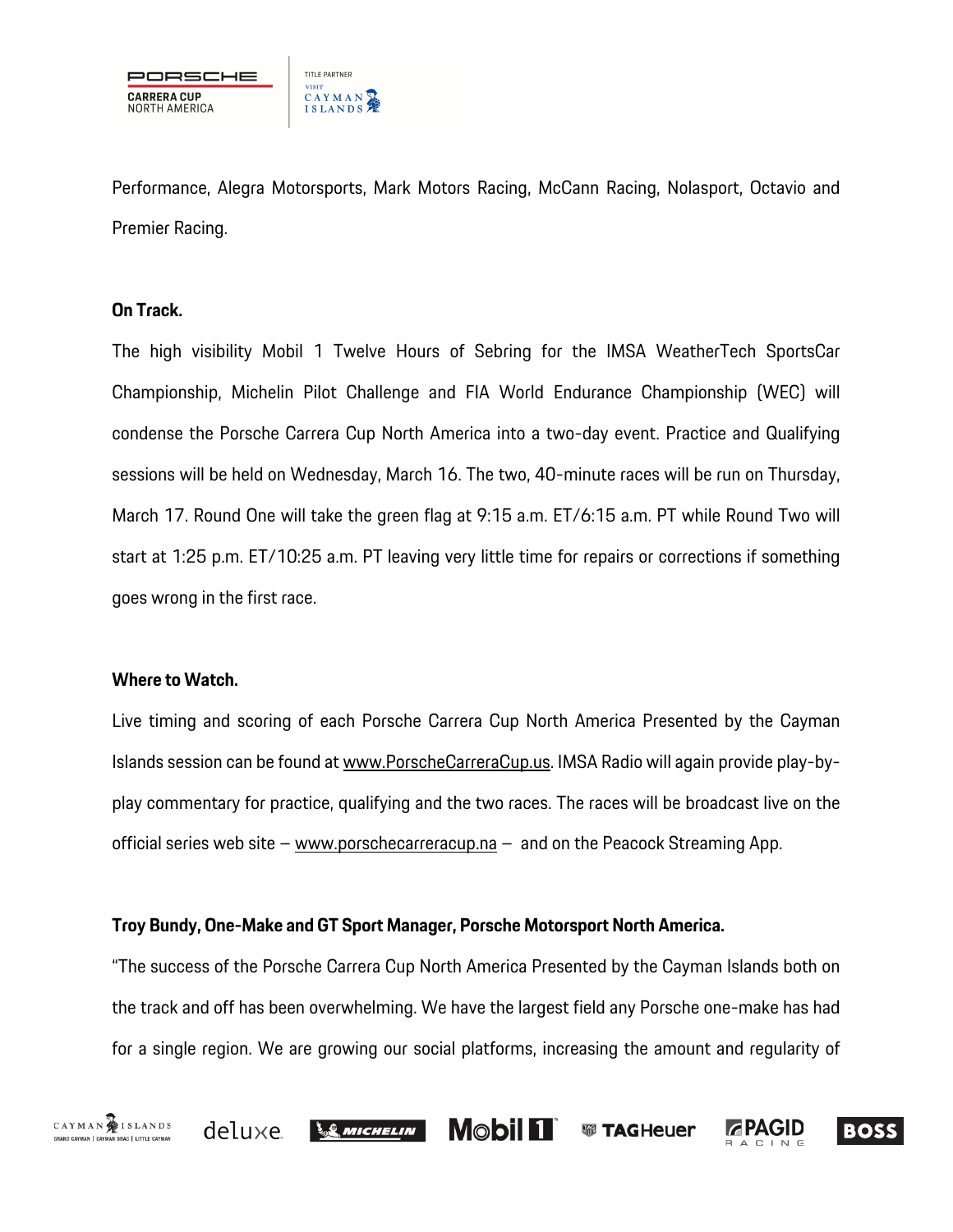

content for our fans and, in addition to offering online streaming of our races at porschecarreracup.na, we now have an app streaming partner in Peacock. These are all very positive signs of the health of the Carrera Cup concept here in the United States and Canada.

Year One, we worked to establish the series as a true steppingstone with the best teams and drivers fighting it out in the best one-make car, the Porsche 911 GT3 Cup, sold as a turn-key unit. Year Two, we are focused on the growth of the series in every aspect for partners, customers, the tracks and the fans. We are looking at everything we touch to make sure ensure we delivers a much value as possible to our competitors, teams, partners and fans.

### **About the Cayman Islands**

The Cayman Islands, located an hour south of Miami in the vibrant tranquility of western Caribbean, is a premier destination for travelers, thrill-seeking divers, adventurous epicures, honeymooners and families alike. The trio of islands affords each guest with the ultimate setting to enjoy life's finest comforts, as the Caribbean's leading luxury lifestyle destination. Five-star resorts, high-end villas, condos and breathtaking beachfront properties unique to each island offer a myriad of accommodation options for discerning travelers to enjoy. Additionally, the Cayman Islands is frequently heralded as the "Culinary Capital of the Caribbean" and offers endless gastronomic experiences to delight even the most seasoned of palates.

The Cayman Islands, world-renowned for impeccable "Caymankind" hospitality also employs bestin-class health and sanitation protocols to keep visitors and locals safe. To learn more about the